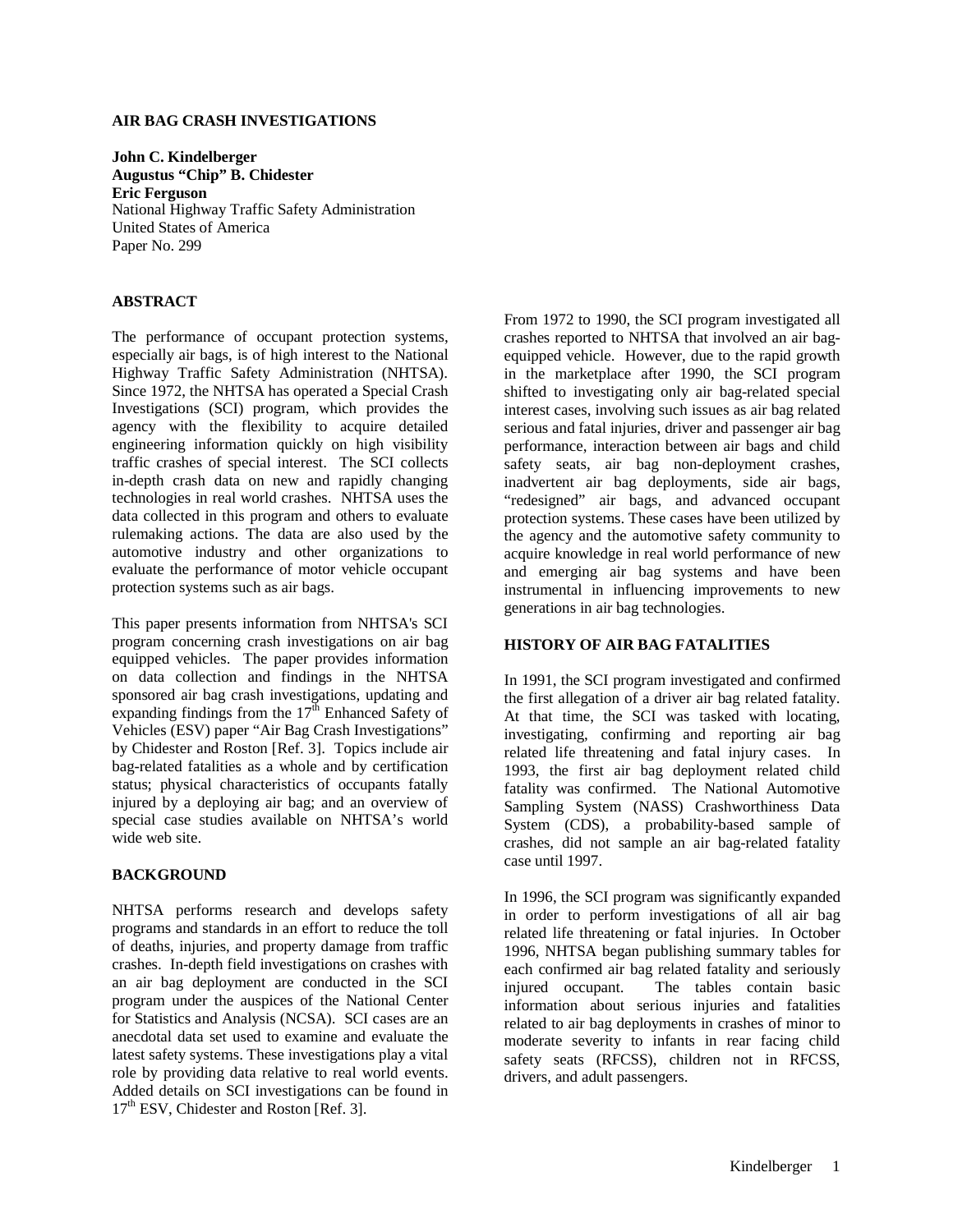For the purposes of these air bag investigations, NHTSA has defined children as occupants 12 years of age and under. Serious injury has been defined as a level sufficient to be a threat to life. Crashes of minor severity have been defined as those with a speed change less than 19 miles per hour, and crashes of moderate severity have been defined as those with a speed change between 19 and 24 mph.

To be fatally injured by an air bag, the deployment energy of the air bag must be imparted to the occupant, who must be in the path of the deploying air bag or air bag cover flap. In crashes of minor to moderate severity, the occupant is most typically outof-position (OOP) and in the path of a deploying air bag in one of the following two scenarios:

- 1. The occupant's initial seating position will place them in the air bag deployment path. Initial positioning may include: small or short-stature occupants seated in close proximity to the air bag, as well as occupants that fall asleep, have passed out or are leaning into the air bag deployment path. This scenario includes both belted and unbelted occupants.
- 2. The occupant is repositioned to a location within the air bag deployment path just prior to deployment by a pre-impact or at-impact event. The event that repositions the occupant into the deployment path includes a number of factors such as: pre-impact braking, multiple closely spaced near deployment events, running off the road or long crash pulses which also result in late deployments. Unbelted or improperly belted occupants are more likely to become out-ofposition in these scenarios.

In an effort to cover as many existing air bag-related fatalities as possible in the SCI, the Fatality Analysis Reporting System (FARS) is queried for possible cases. This process is performed annually and has been ongoing since 1992. In 2000, this process was significantly improved. The FARS coding of The FARS coding of confirmed air bag related fatality cases was reviewed in an effort to upgrade the criteria used to locate potential cases. A number of additional cases were identified and investigated. As a result, the SCI files are believed to contain a near census of air bagrelated fatalities in crashes of minor to moderate severity.

SCI air bag cases are categorized as "confirmed" or "unconfirmed." Unconfirmed cases are crashes under active investigation where the air bag is suspected of

being the injury mechanism. It is always possible that the investigation, when completed, will not support a conclusion of an air bag-related injury or fatality. Since 1997, the SCI headquarters team has pre-screened the notifications submitted.

Beginning in May 1998, NHTSA began reporting unconfirmed air bag related fatal injury counts in their monthly reports. This was done to avoid any distortions that might result from including only confirmed case counts, which typically lag approximately six months from initiation to confirmation. The primary reason for the lag time is medical record acquisition for injured occupants.

As of January 1, 2003, NHTSA's SCI program had a total of 242 cases (227 confirmed and 15 unconfirmed) where the deployment of the driver or passenger air bag resulted in a fatal injury to an occupant in a minor-to-moderate severity crash. One hundred and forty-one of the confirmed cases were children, of which 119 were children not in a RFCSS, and 22 were infants in rear facing child safety seats. There have been 76 adult driver and 10 adult front right passenger confirmed fatalities (Table 1).

**Table 1. Air bag-related fatality counts by occupant type and confirmation status.**

| Occupant Type                       | <b>Fatality Count</b> |         |       |
|-------------------------------------|-----------------------|---------|-------|
|                                     | Conf.                 | Unconf. | Total |
| <b>RFCSS</b>                        | 22                    |         | 23    |
| Children not in a RFCSS             | 119                   |         | 125   |
| <b>Adult Drivers</b>                | 76                    |         | 83    |
| <b>Adult Passengers</b>             | 10                    |         | 11    |
| Total                               | 227                   | 15      | 242.  |
| Source: NCSA, NHTSA (SCI Databases) |                       |         |       |

#### **CHILD AIR BAG-RELATED FATALITIES**

In Table 1, 148 of 242 fatalities, or 61 percent, were children. These incidents were a cause of justified concern in the mid-1990s. Since then, the numbers relative to fleet size have decreased. Figure 1 presents the number of passenger air bag child fatalities normalized by the number of passenger air bags in the fleet over 12-month release periods. Each bar represents the number of children fatally injured by a deploying air bag during the given 12-month period divided by the number of passenger air bagequipped vehicles in the fleet during that same interval. The denominator, denoted as million registered vehicle years (MRVY), is derived from R.L. Polk data on new registrations carried forward from each production year. It incorporates NHTSA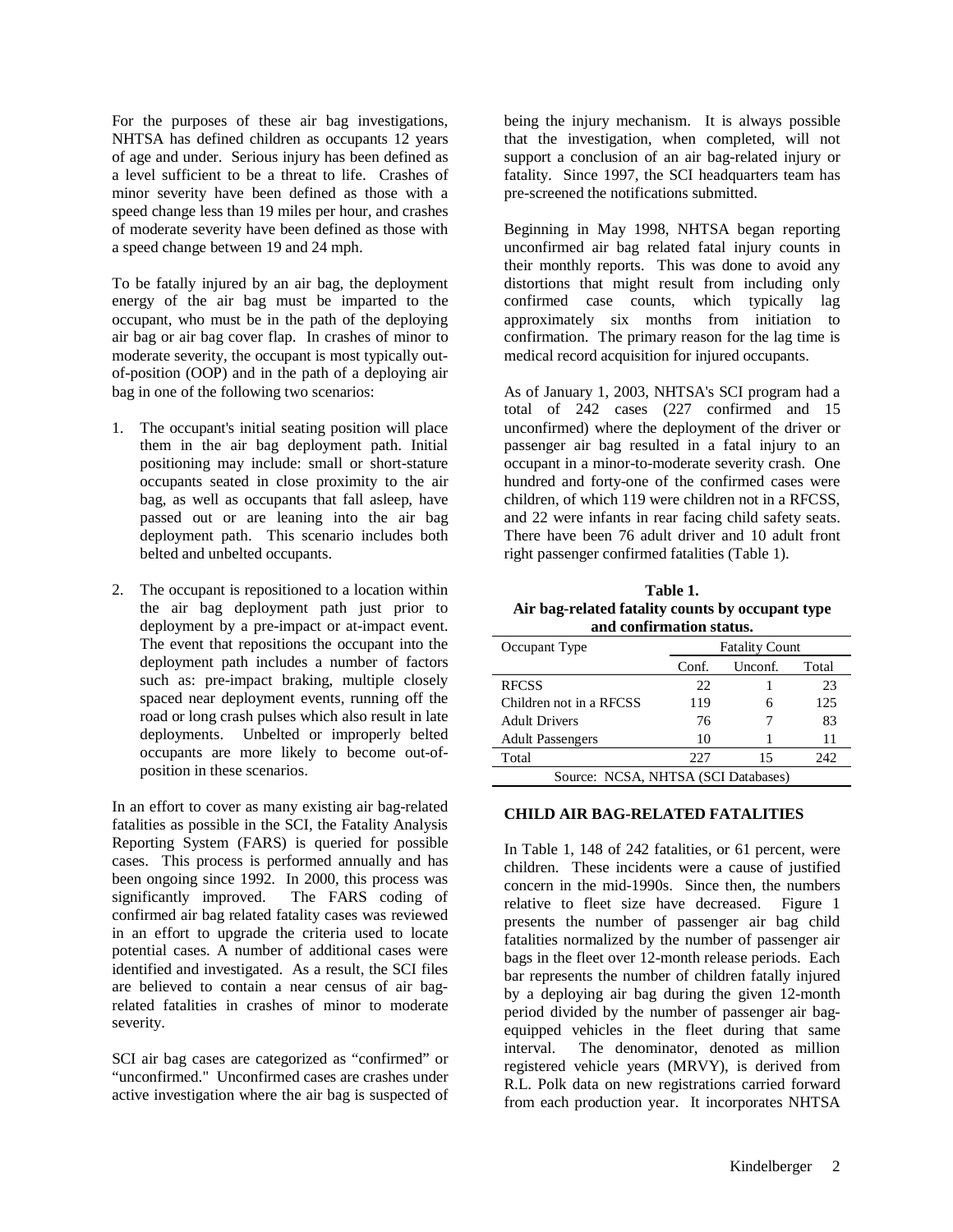estimated vehicle attrition rates [Ref. 4] and assumes new vehicle release to be evenly spread through the introductory year. The fatalities are grouped into 12 month periods aligned with the vehicle production year - September 1 through August 31 - to facilitate the comparison with vehicle years. The denominator is not meant to represent exposure to deploying passenger air bags or even seating in front of passenger air bags (since such a denominator would not demonstrate the effect of moving children to the back seat); it is simply meant to descriptively compare fatalities to the number of air bags in the fleet, which has increased by about 15 million annually in recent production years.



**Figure 1. Children fatally injured by a passenger air bag, normalized by MRVY; confirmed and unconfirmed as of September 1, 2002.**

Since incomplete years can be difficult to interpret, Figure 1 does not include the unfinished 12-month period beginning in September 2002. Four unconfirmed child fatalities added to the SCI's active investigations between September 1, 2002 and January 1, 2003 are not a component of Figure 2 or 3 although they are included in Table 1.

NHTSA and its partners (manufacturers, insurance companies and other organizations) have committed a high volume of public education resources in an effort to prevent air bag related injuries and fatalities, especially to children. One of the main messages put forth during the 1996 implementation of the educational campaigns has been that children are safer in the back seat. Figure 1 seems to indicate that the campaigns, likely bolstered by media attention, warning labels and word-of-mouth, have had a positive effect. However, in March of 1997 NHTSA issued a rulemaking action that allowed automobile manufacturers to expediently reduce the force at which their air bags deployed. A number of manufacturers began installing these air bags (referred to by NHTSA as "redesigned") in their 1998 model year vehicles. "Redesigned" air bags are those used in vehicles that have been certified to the unbelted 25 mph sled test option instead of the

unbelted 30 mph crash test option in Federal Motor Vehicle Safety Standard (FMVSS) No. 208. In crash tests, instrumented test dummies are placed in a production vehicle that is then crashed into a barrier. In sled tests, no crash takes place; the vehicle is placed on a sled-on-rails, and instrumented test dummies are placed in the vehicle. The sled and vehicle are accelerated very rapidly backward. As the vehicle moves backward, the dummies move forward inside the vehicle in much the same way that people would in a frontal crash. The air bags certified under the sled test, denoted here as "sled-certified" air bags, could be another factor in child fatality reduction. Figure 2, which charts the fatalities by vehicle model year (again normalized by MRVY), shows that child airbag fatalities have been less frequent in recent model year vehicles.



**Figure 2. Children fatally injured by a passenger air bag by vehicle model year, normalized by MRVY; confirmed & unconfirmed as of September 1, 2002.**

To separate the effect of public education from that of the rule change, the fatalities from Sept 1997 (the introduction of sled-certified air bags) onward are categorized by air bag type and charted separately over time in Figure 3. Vehicles with systems certified to the older barrier test are denoted as "barrier-certified." MRVY figures apply to vehicles by certification status.



**Figure 3. Children (0-12 yrs) fatally injured by a barrier-certified vs. a sled-certified passenger air bag, normalized by MRVY; confirmed and unconfirmed as of September 1, 2002.**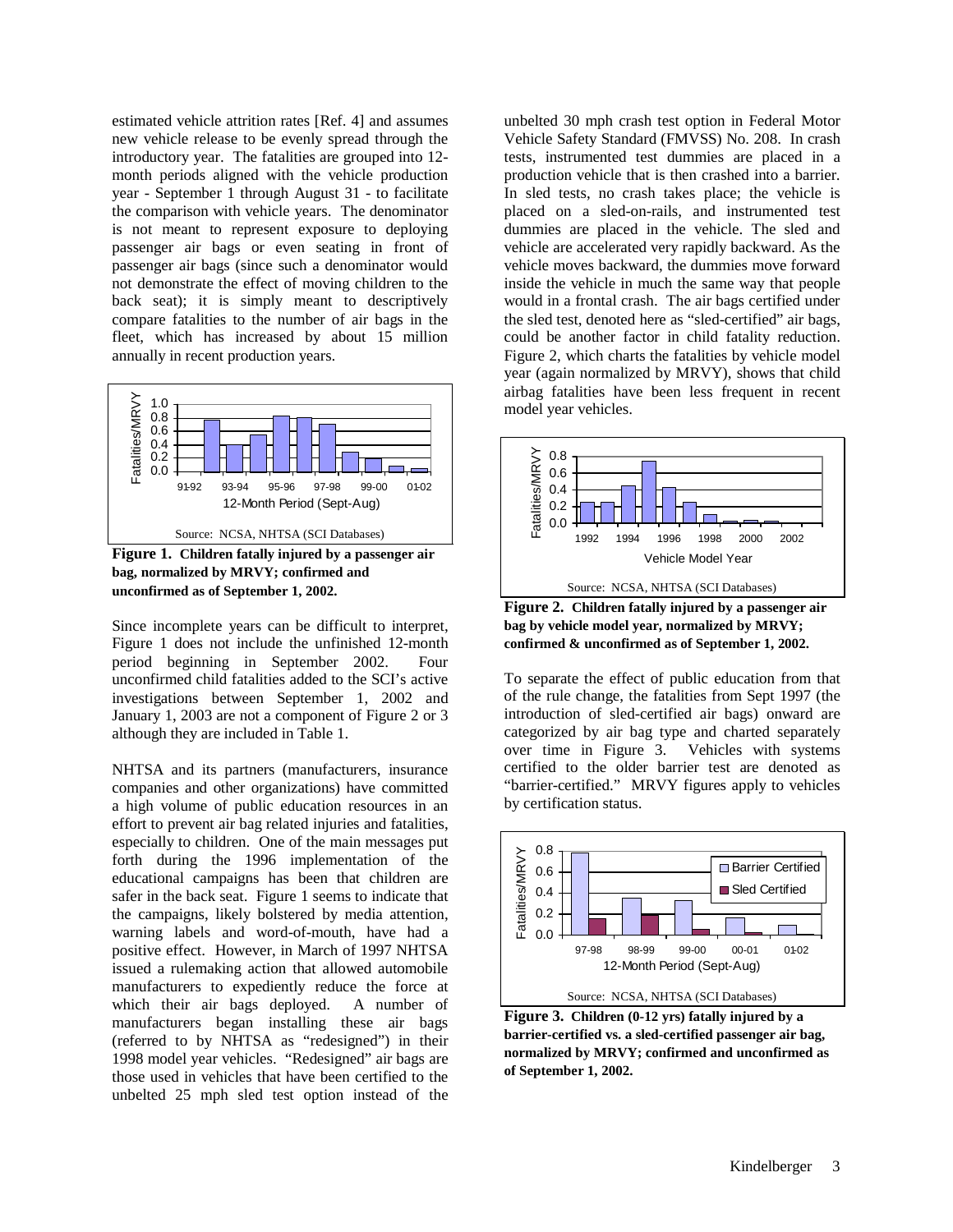Figure 3 suggests that the effect of public education is positive, as seen in both barrier-certified and sledcertified vehicles as each category goes downward with time; and that the increased safety of sledcertified air bags to children in crashes of minor to moderate severity is also positive, in that the normalized count for the sled-certified bags is lower than that for barrier-certified bags within each 12 month period.

Concern has been expressed in the safety community and NHTSA that as used cars change hands, drivers who had been accustomed to vehicles without air bags – and therefore paid little attention to the safety campaigns - may be acquiring barrier-certified air bag vehicles. These drivers may also be tend to be in lower income brackets than their new-car driving counterparts; if so, they may or may not differ in education, access to media, and/or skills with languages in which the safety messages are disseminated. Such factors could be confounding the apparent education and rule effects in Figure 3, and could also become an increasing problem in future years. SCI does not collect socio-economic information, but NHTSA will continue to monitor air bag fatalities for any upswing that could signal such trends.

It should be noted that NHTSA does not view sledcertified air bags as a permanent solution, since the sled test does not assure that the air bags are less injurious to the out-of-position (OOP) occupant, as there are no OOP tests in this rule. The Advanced Air Bag upgrade to FMVSS No. 208, which includes OOP tests, is discussed later in this paper.

In all child cases included in the SCI summaries, crash investigators have identified the passenger air bag and/or air bag cover flap as the source of the critical-to-fatal injuries. Little or no intrusion of the occupant compartment was reported, and the cases have speed changes less than 25 miles per hour. Given the crash severity levels involved in most of the cases investigated, one would not expect that these children would have sustained life threatening or fatal injuries in the absence of an air bag.

#### **Infant Injuries**

Of the 26 infant (0-1 year) fatalities, 10 were restrained in an appropriate infant seat, and the seat was secured by the safety belt in the front right seating position of a passenger air bag equipped vehicle. However, this is not considered properly restrained, since a RFCSS should never be placed in the front seat of a vehicle equipped with a passenger air bag. (The only exception is for vehicles with no back seat and an air bag on/off switch in the off position.) In the remaining 16 cases, three were in or standing on the lap of the driver, four were in a RFCSS being held on the lap of the front right occupant and nine were either not properly secured in the RFCSS or the RFCSS was not secured with the vehicle's safety belt.

#### **Injuries to Children NOT in a RFCSS**

Table 2 shows the restraint usage for the 114 confirmed children not in a RFCSS fatally injured by a deploying passenger air bag (it excludes the five children fatally injured by a deploying driver air bag). With the exception of six (including one unknown), the children were either unrestrained or improperly restrained by the available safety belt system, in or out of a forward facing child safety seat (FFCSS).

| Table 2.<br><b>Restraint Usage for Confirmed Forward</b><br>Facing Children Fatally Injured by a<br>Passenger Air Bag |     |  |  |
|-----------------------------------------------------------------------------------------------------------------------|-----|--|--|
| On Lap of Passenger                                                                                                   | 21  |  |  |
| FFCSS, Belts Not Used Properly                                                                                        | 2   |  |  |
| FFCSS, Belts Not Used                                                                                                 | 3   |  |  |
| Unknown if Secured in FFCSS                                                                                           |     |  |  |
| Lap and Shoulder, no FFCSS                                                                                            | 5   |  |  |
| Shared Lap Belt                                                                                                       |     |  |  |
| Used Lap Belt Only                                                                                                    | 13  |  |  |
| No Restraint Used                                                                                                     | 64  |  |  |
| Misused Belts (lap only or shoulder                                                                                   | 4   |  |  |
| belt behind back)                                                                                                     |     |  |  |
| Total                                                                                                                 | 114 |  |  |
| Source: NCSA, NHTSA (SCI Databases)                                                                                   |     |  |  |

Table 2 shows five children restrained by lap and shoulder belts in the front seat. NHTSA recommends that all children 12 years of age and under be properly restrained in a rear seating position. For four of the five belted children the proper restraint for their physical dimensions would have been a child safety seat or a booster seat. The fifth child, who was over eighty pounds and thus not in the range recommended for safety seat, was leaning forward into the path of the deploying air bag after rebounding off of the seat due to a rear collision (there was no pre-impact braking).

Ninety-five of the 114 fatalities involved pre-impact braking causing the child to move forward into close proximity of the stored air bag. Occupant contact with the instrument panel prior to deployment has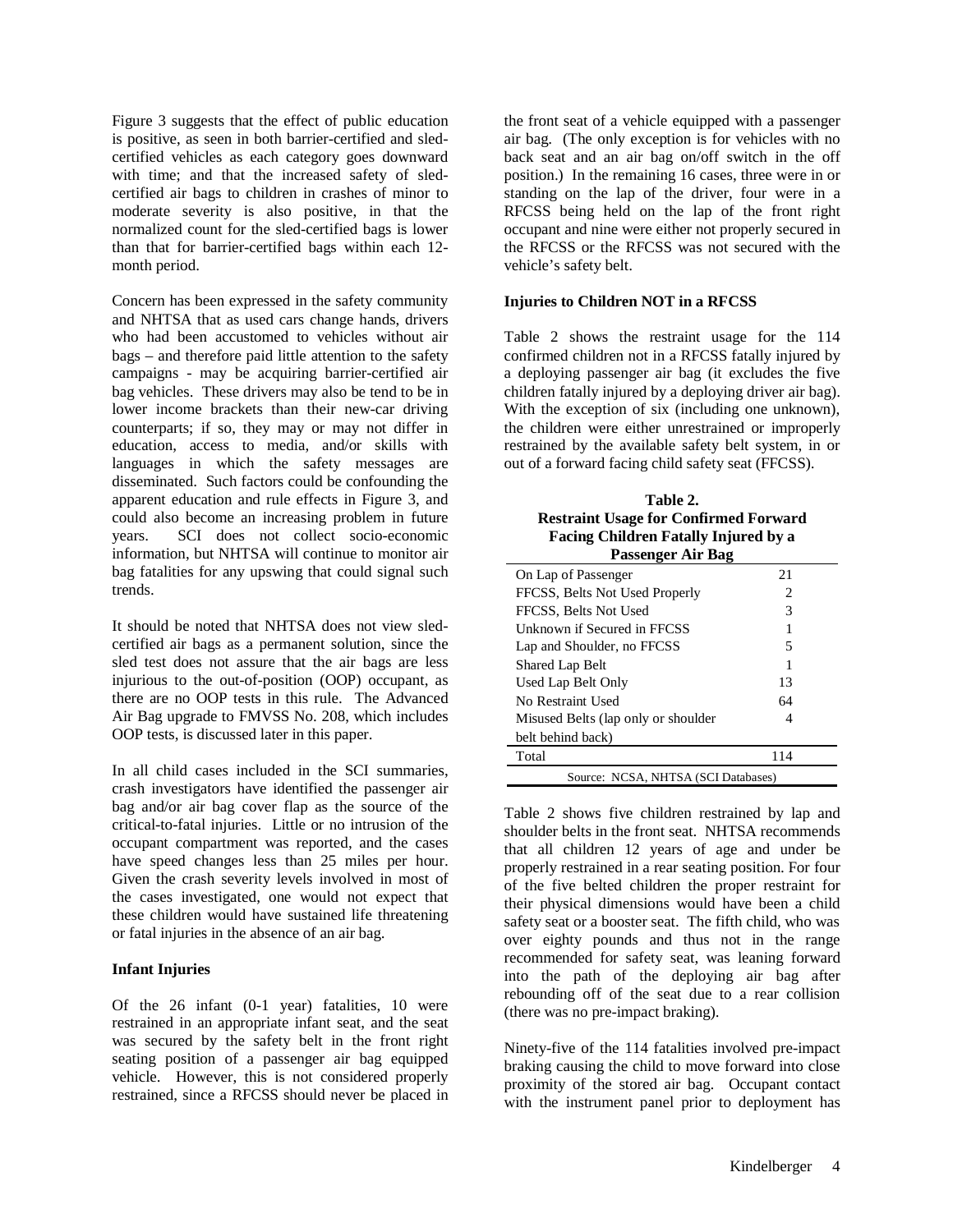been confirmed for some cases by the identification of tissue, fluid, and/or clothing transfers on the air bag cover flap and/or instrument panel. Air bag injury general kinematics (for all age groups) are discussed in Chidester and Roston,  $17<sup>th</sup>$  ESV [Ref. 3].

## **AIR BAG-RELATED ADULT FATALITIES**

As of January 1, 2003, SCI teams had investigated a total of 94 cases (86 confirmed and 8 unconfirmed) in which the deployment of a driver or passenger air bag resulted in a fatal injury to an adult occupant in a crash of minor to moderate severity (Table 3).

> **Table 3. Adults Fatally Injured by an Air Bag By Crash Year and Occupant Type Confirmed (C) and Unconfirmed (U) As of January 1, 2003**

| Year  |    | Adult<br><b>Drivers</b> | Adult<br><b>Passengers</b>          |   |                | <b>Totals</b> |
|-------|----|-------------------------|-------------------------------------|---|----------------|---------------|
|       | C  | U                       | C                                   | U | C              | U             |
| 1990  | 1  |                         |                                     |   | 1              |               |
| 1991  | 4  |                         |                                     |   | 4              |               |
| 1992  | 3  |                         |                                     |   | 3              |               |
| 1993  | 4  |                         |                                     |   | 4              |               |
| 1994  | 8  |                         |                                     |   | 8              |               |
| 1995  | 5  | 1                       |                                     |   | 5              | 1             |
| 1996  | 7  |                         | 2                                   |   | 9              |               |
| 1997  | 18 |                         | 4                                   |   | 22             |               |
| 1998  | 14 |                         | 2                                   |   | 16             |               |
| 1999  | 3  |                         |                                     |   | 3              |               |
| 2000  | 7  | 1                       | 2                                   |   | 9              | 1             |
| 2001  | 2  |                         |                                     |   | $\overline{2}$ |               |
| 2002  | 0  | 5                       |                                     | 1 |                | 6             |
| Total | 76 | 7                       | 10                                  | 1 | 86             | 8             |
|       |    |                         | Source: NCSA, NHTSA (SCI Databases) |   |                |               |

Figure 4 displays the data over 12-month production periods for adults fatally injured by a deploying driver air bag. As with the child data shown previously, the counts have been normalized by dividing the fatality count by the number of driver air bag-equipped vehicle-years in the fleet during that 12-month period. As before, the normalizing does not represent exposure to a deploying air bag, but simply compares fatality counts to numbers of air bags. Also as before, the incomplete year consisting of September through December 2002 is not included; thus two unconfirmed adult driver cases that were added to SCI's active investigations during those months are not depicted in Figures 4 or 5.



**Figure 4. Adults fatally injured by a driver air bag, normalized by MRVY; confirmed and unconfirmed as of September 1, 2002.**

Another principle imparted by the safety campaigns implemented in 1996 has been that drivers should keep at least 10 inches between their breastbone and the steering column. This message has been particularly stressed for women of small stature, who have been among those most at risk for air bag injuries. These efforts and the introduction of sledcertified air bags (as covered earlier) may have had positive effects on fatalities, which can be seen declining in Figure 4. To separate the effects, Figure 5 shows the normalized driver fatalities categorized by type of air bag certification over the years 1997 to 2002, where the MRVY includes only vehicles with the air bag type denoted.

In Figure 5, the education effect appears to be stronger than the redesign effect; fatalities in both categories decline over time but within several 12 month periods, sled-certified bags are close to pre-1998 bags in their normalized counts. Recall that in the similar chart for child fatalities presented earlier, the sled-test rule effect was noticeable within each



**Figure 5. Adults fatally injured by barrier-certified vs. sled-certified driver air bags, normalized by MRVY; confirmed and unconfirmed as of September 1, 2002.**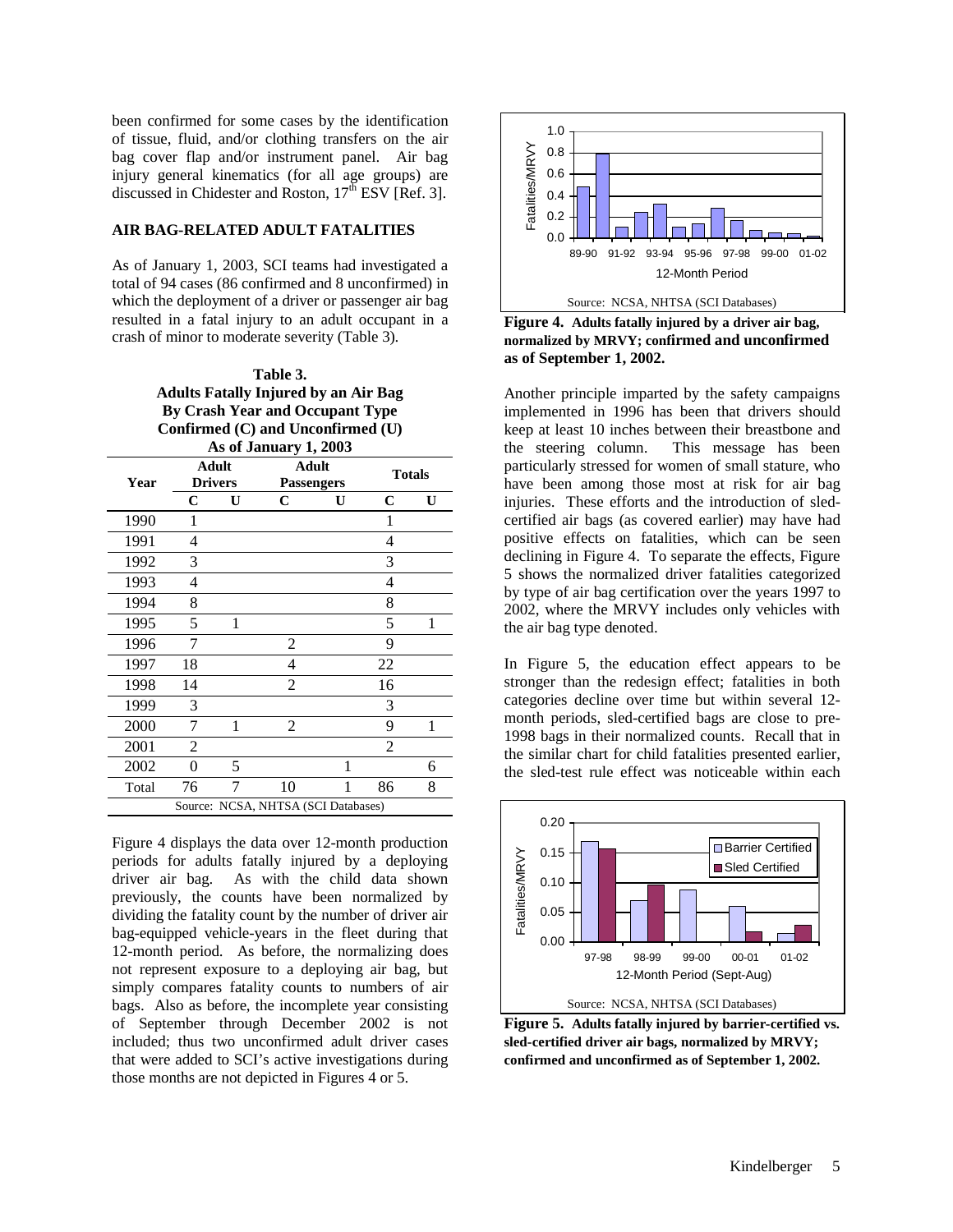year. This may suggest that the benefits of the sled test are greater for child front seat passengers than for adult drivers.

It is worth noting again that the sled test does not test for OOP occupants. Prasad, et al, found several postsled vehicles not passing OOP tests [Ref. 5].

#### **Adult Passengers**

Adult passenger air bag-related fatalities have been comparatively rare; there are ten confirmed and one unconfirmed instances in SCI's air bag cases. The counts, normalized by MRVY, are displayed in Figure 6.



**Figure 6. Adults fatally injured by a passenger air bag, normalized by MRVY; confirmed and unconfirmed as of September 1, 2002.**

Figure 7 separates the counts into barrier-certified and sled-certified, normalizing for the appropriate type of bag. The comparatively high rate 1997-1998 year is pushed upward by the small denominator for sled-certified bags during their introductory year. Beyond that year, the normalized figure, while very small, has been largely unchanged, but has involved only pre-1998 air bags. The incomplete year starting in September 2002 is again omitted from Figures 6 and 7, but no adult passenger cases have been added during that time.

## **DRIVERS AND ADULT PASSENGERS**

The air bag injury patterns for drivers and adult passengers differ due to the location, size and shape of the air bags. The driver's air bag, because of its location in the steering wheel hub, is situated in close proximity to the occupant seating position. The front right passenger air bag is typically mounted in the instrument panel and is much larger in size to fill the space between the instrument panel and the right front passenger and, if present, a front center passenger.



**Figure 7. Adults fatally injured by a barrier-certified vs. a sled-certified passenger air bag, normalized by MRVY; confirmed and unconfirmed as of September 1, 2002.**

In all cases, the crash investigators have identified either the driver or passenger air bag and/or air bag cover flap as the source of the fatal injuries. Little to no intrusion of the occupant compartment was reported. Given the level of the crash severities involved, fatal injuries would not be expected without air bag deployment.

## **Adult Driver Injuries**

Table 4 shows adult drivers by height and restraint usage. Twenty-five of the drivers were restrained, properly or improperly, by the available safety belt system. In all but six of these cases the driver was 64" or less in height.

Driver air bag injury patterns are directly affected by the occupant's at-deployment positioning relative to the body region exposed to the deploying air bag. Fifty percent of the confirmed drivers suffered chest injuries while 43 percent sustained some combination of head, neck and spine injury. The remainder (seven percent) sustained a combination of head, neck, spine and chest injuries.

# **Adult Passenger Injuries**

The injury patterns for adult passengers are similar to those seen in the forward facing children. Passenger air bags are typically much larger than driver air bags to afford crash protection to the front right occupant. Some of these air bags inflate over an extremely large area in an effort to protect the front middle occupied positions.

Typically the front right passenger air bag requires more inflation volume, thereby creating a high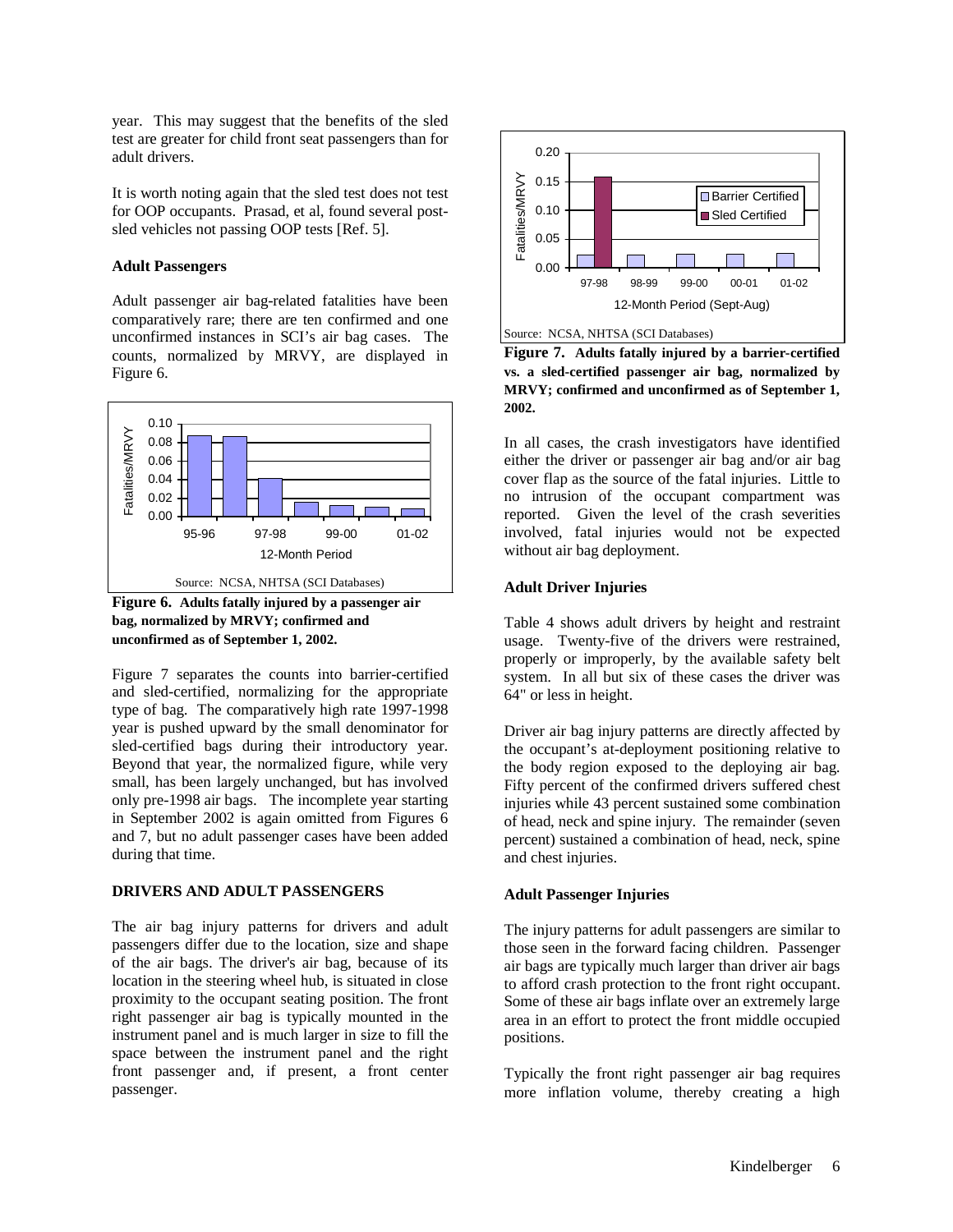| Table 4.<br><b>Adults Fatally Injured by a Driver Air Bag</b><br>By Height and Restraint Usage<br>As of January 1, 2003 |                                     |                         |                         |  |  |
|-------------------------------------------------------------------------------------------------------------------------|-------------------------------------|-------------------------|-------------------------|--|--|
| <b>Restraint Usage</b>                                                                                                  |                                     |                         |                         |  |  |
| Height<br>(Inches)                                                                                                      | Any<br>Usage                        | None or<br>Unknown      | Totals                  |  |  |
| 47                                                                                                                      |                                     | 1                       | 1                       |  |  |
| 56                                                                                                                      |                                     | $\overline{2}$          | $\overline{c}$          |  |  |
| 58                                                                                                                      | 2                                   |                         | 2                       |  |  |
| 59                                                                                                                      | 1                                   | $\overline{c}$          | 3                       |  |  |
| 60                                                                                                                      | 1                                   | $\overline{2}$          | $\overline{3}$          |  |  |
| 61                                                                                                                      | 1                                   | 3                       | 4                       |  |  |
| 62                                                                                                                      | 5                                   | 8                       | 13                      |  |  |
| 63                                                                                                                      | $\frac{3}{5}$                       | $\overline{\mathbf{3}}$ | 6                       |  |  |
| 64                                                                                                                      |                                     | 9                       | 14                      |  |  |
| 65                                                                                                                      | $\overline{2}$                      | $\overline{\mathbf{3}}$ | 5                       |  |  |
| 66                                                                                                                      | 1                                   | 6                       | 7                       |  |  |
| 67                                                                                                                      |                                     | 4                       | 4                       |  |  |
| 68                                                                                                                      |                                     | $\overline{c}$          | $\overline{\mathbf{c}}$ |  |  |
| 69                                                                                                                      | 1                                   | $\overline{1}$          | $\overline{2}$          |  |  |
| 70                                                                                                                      |                                     | 1                       | $\overline{1}$          |  |  |
| 71                                                                                                                      |                                     | $\frac{2}{2}$           | $\frac{2}{3}$           |  |  |
| 72                                                                                                                      | 2                                   |                         |                         |  |  |
| Unk                                                                                                                     | $\overline{2}$                      | $\overline{2}$          | $\overline{3}$          |  |  |
| Total                                                                                                                   | 25                                  | 51                      | 76                      |  |  |
|                                                                                                                         | Source: NCSA, NHTSA (SCI Databases) |                         |                         |  |  |

potential for injury when an occupant is in close proximity to the air bag deployment path.

Six out of the ten confirmed adult passenger air bag fatalities were unbelted, and one of the belted passengers was misusing the belt with the shoulder belt under the arm. All ten sustained injuries to the head, neck and/or spine. Most were placed out-ofposition into the deployment path by a number of factors including pre-impact braking, multiple closely spaced near deployment events, running off the road or long crash pulses which also result in late deployments. The three belted passengers were all women less than 64 inches in height and over sixty years of age (two were over 90).

# **PHYSICAL CHARACTERISTICS OF OCCUPANTS FATALLY INJURED BY A DEPLOYING AIR BAG**

Cumulative percentages - proportions of observations less than or equal to a given value - can provide descriptive summary information on quantitative characteristics. This section displays cumulative percentages of certain physical characteristics of

confirmed occupants fatally injured by a deploying air bag, in order to help describe occupants who may be at highest risk of such injury. Since likelihood of injury can depend on restraint usage in combination with other factors, most of the charts presented differentiate between belted and unbelted occupants. Infants in a RFCSS are not included.

Percentages are based only on cases where the characteristic in question was recorded. The numbers of belted and unbelted occupants, as well as totals, may not match across charts because not all characteristics were known or recorded for all occupants.

## **Right Front Passengers**

Figure 8 shows the weights of occupants, child and adult, fatally injured by a deploying air bag, by restraint usage. About 90 percent of the unbelted occupants weighed 90 pounds or less. .



**Figure 8. Cumulative percentage, occupant weight in confirmed passenger air bag-related fatalities.**

Figure 9 shows right front passenger weights for any belt usage by sled-certified vs. barrier-certified air bags. The patterns for each style are quite similar, and both show about 80 percent weighing 80 pounds or less. Figure 10 displays right front passenger heights by belted status; about 90 percent of unbelted passengers were 54 inches in height or less. In Figure 11, which shows age by belted status, 92 percent of fatally injured unbelted passengers were 10 years of age or less. (Figure 11 includes all right front passengers, whether child or adult)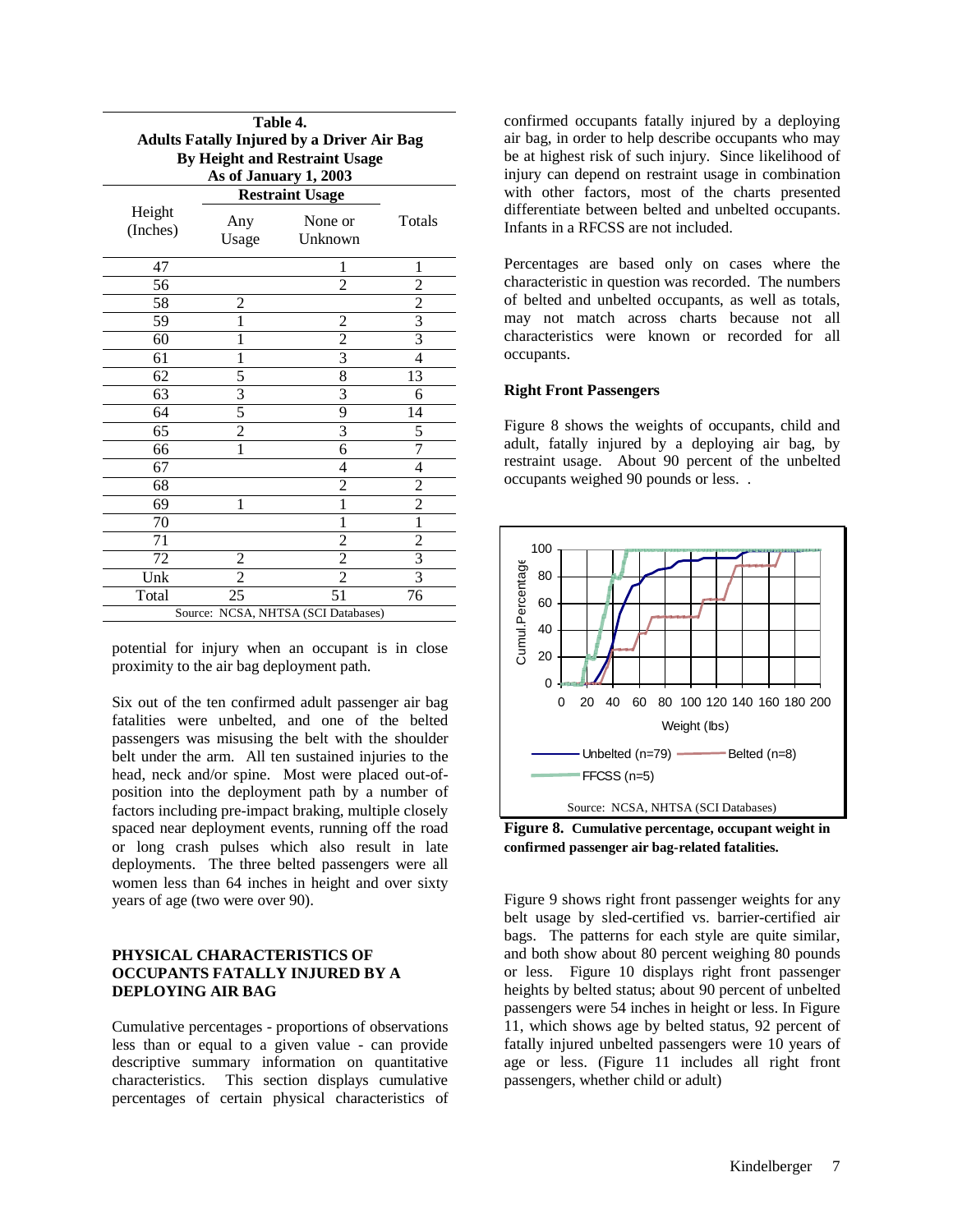

**Figure 9. Cumulative percentage, occupant weight in passenger air bag-related fatalities by test status.**



**Figure 10. Cumulative percentage, occupant height in confirmed passenger air bag-related fatalities.**



**Figure 11. Cumulative percentage, occupant age in confirmed passenger air bag-related fatalities.**

#### **Drivers**

Figure 12 shows fatally injured driver weights by belted status. About 60 percent, whether belted or not, were 150 pounds or less. The weight patterns for unbelted drivers and belted drivers are quite similar.



**Figure 12. Cumulative percentages of driver weights in confirmed driver air bag-related fatalities.**

Figure 13 displays the heights of fatally injured drivers by belted status. It indicates that about 80 percent of belted drivers and 60 percent of unbelted drivers were no more than 64 inches in height.



**Figure 13. Cumulative percentages of driver heights in confirmed driver air bag-related fatalities.**

Figure 14 displays ages of fatally injured drivers by belted status. Only about 10 to 15 percent of belted or unbelted drivers were under 30 years of age, whereas about 55 percent to 60 percent were over 50 years old.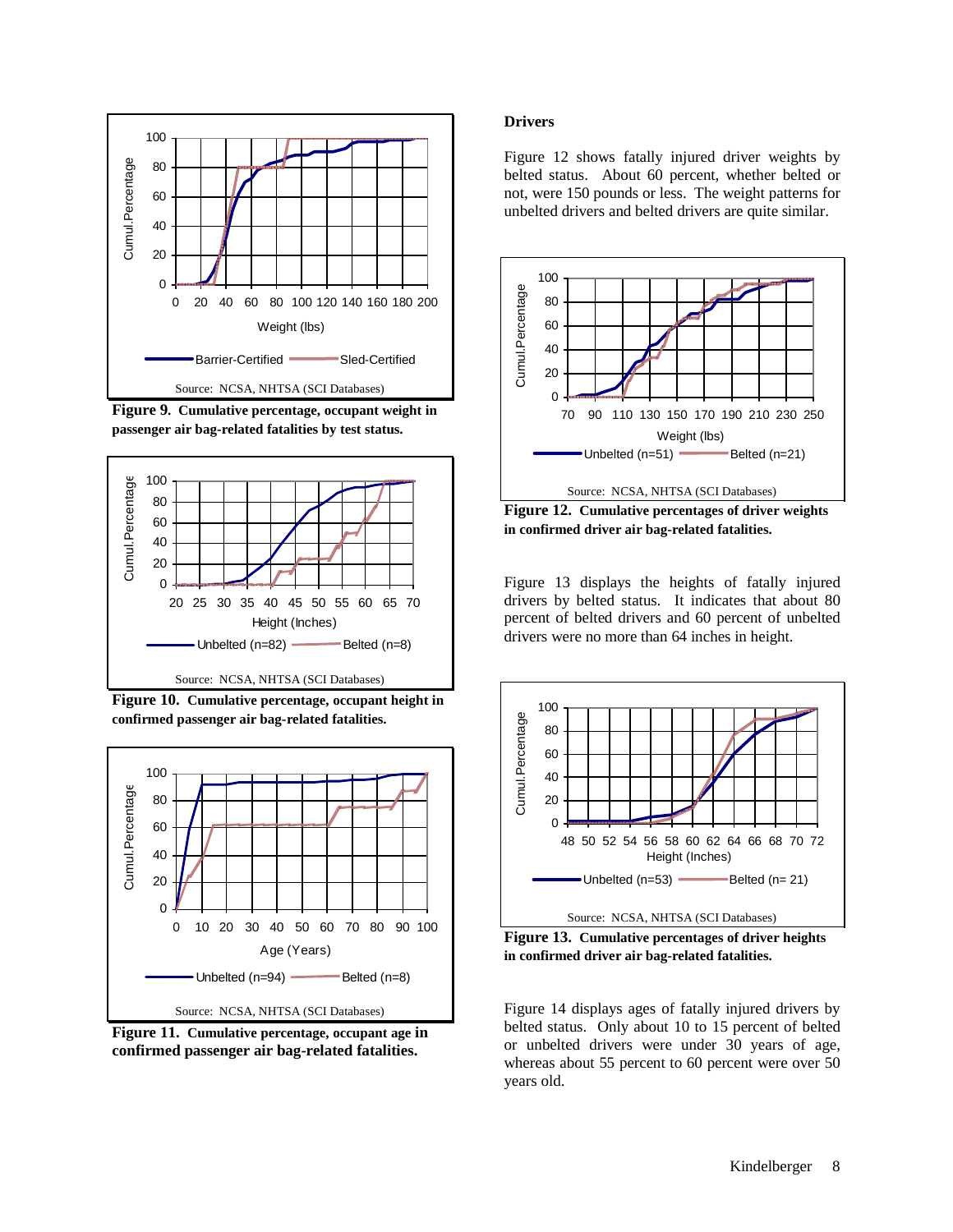

**Figure 14. Cumulative percentages of driver ages in confirmed driver air bag-related fatalities.**

The SCI program will continue to track these characteristics and update the findings if more cases are confirmed.

# **SCI SPECIAL AIR BAG INVESTIGATIONS**

Certain categories of air bag cases are of particular interest to the engineering and safety communities, and the SCI program has initiated special studies to investigate such cases. These categories include sled-certified or "redesigned" air bags, systems with advanced features that have not been certified to the advanced standard, and systems that have been certified to the advanced standard. In addition, SCI collects data on cases involving air bag on-off switches when a switch-equipped vehicle is involved in a crash of minor to moderate severity where an air bag-related fatality or life threatening injury has been confirmed. Since published cases in these various studies are available to the public, this section outlines the criteria for these studies and briefly discusses the numbers of cases in each category.

#### **Redesigned Air Bags**

As mentioned previously, NHTSA in March of 1997 issued a rulemaking action that allowed automobile manufacturers to reduce the force at which their air bags deployed. As explained earlier, these "redesigned" bags are certified to a sled test and are thus more accurately referred to as "sled-certified" air bags. Most of the manufacturers began introducing sled-certified air bags into their fleets beginning with 1998 model year vehicles. In order to determine how changes in the air bag affected occupants in real world crashes the NCSA initiated the Redesigned Air Bag Special Study (RABSS) in October 1997 to collect data on crashes involving these sled-certified air bags.

The criteria have been refined through the years [Ref. 3], but the objective of this study has been and still is to collect data on crashes of high interest (children, out of position occupants, high damage severity, and multiple injured occupants) involving vehicles equipped with a sled-certified air bag system in which the air bag has deployed.

As of January 1, 2003, the RABSS had a total of 683 cases. Of these, 49 were still under active investigation, 38 were undergoing an agency review process and 271 are available to the public on the SCI web site. Also included in the reporting system for sled-certified air bags are 325 cases listed as PARTNERS cases. The manufacturers, insurance companies and other organizations provide these cases, which are also made available at the SCI web site.

## **Systems with Advanced Occupant Protection Features**

As mentioned earlier, NHTSA in May 2000 issued an interim final rule for FMVSS No. 208. It amends the occupant crash protection standard to require that future air bags be designed to create less risk of serious air bag-induced injuries than current air bags, particularly for small women and young children; and provide improved frontal crash protection for all occupants, by means that include advanced air bag technology. It adds a wide variety of new requirements, test procedures, and injury criteria, using an assortment of new dummies. It replaces the sled test with a rigid barrier crash test for assessing the protection of unbelted occupants.

The phase-in of the new FMVSS 208 certification starts with the 2004 model year, but a few manufacturers began introducing systems with advanced features into their fleets during the 2000 model year. The NCSA initiated the Advanced Occupant Protection Special Study (AOPSS) in September 1999 to collect data on crashes involving model year 2000 or later vehicles equipped with advanced occupant protection features. For this study, advanced occupant protection may include one or more of the following: safety belt sensors, weight sensors, seat position sensors, multi-stage inflators, systems that may provide automatic air bag suppression, rollover sensors and event data recorders.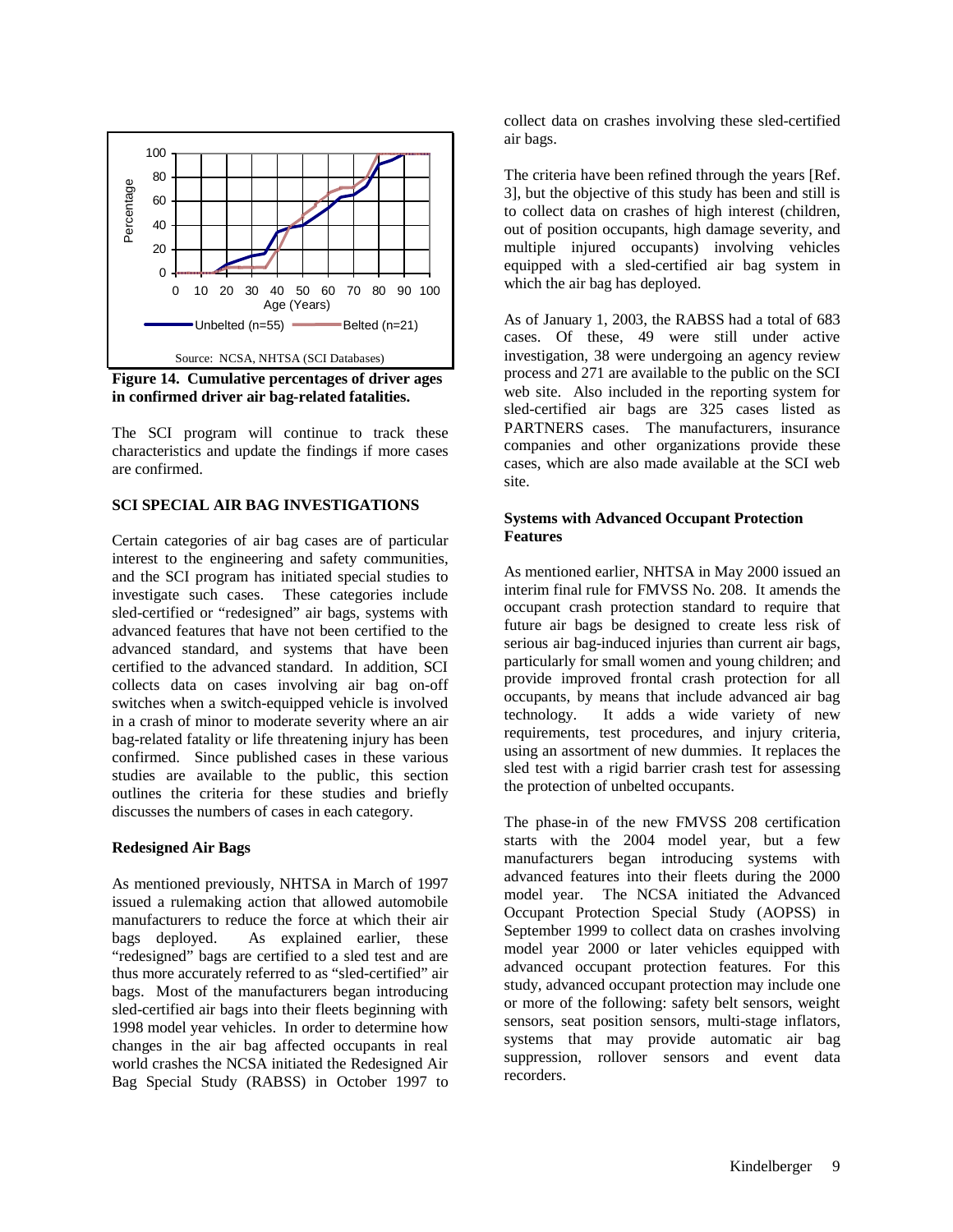Due to the small number of vehicles currently available with an advanced occupant protection system the case selection criteria has been very general; cases are accepted with or without air bag deployment. The minimum criteria for AOPSS case selection are:

- $\geq 2000$  model year vehicle equipped with an advanced occupant protection system;
- The crash configuration must be an impact where the advanced restraint system is designed to protect the occupants and the vehicle is towed due to damage;
- Back plane impacts and rollovers are excluded.

As of January 1, 2003 the AOPSS program has a total of 78 cases: 23 active, 34 available to the public, and 23 under agency review. Most are frontal impact cases (Table 9). The Agency is sharing the AOPSS field data with the automobile manufacturers; this collaborative effort combines the talents of crash investigators, engineers, and designers, which enable all interested parties to perform case-by-case evaluation of the real world performance of these advanced technologies.

**Table 9. Number of AOPS Cases by Impact Plane As of January 1, 2003**

| AS OI JAHUAI Y 1, 200J              |                 |  |
|-------------------------------------|-----------------|--|
| <b>Impact Plane</b>                 | Number of Cases |  |
| Front                               | 64              |  |
| Right                               | 5               |  |
| Left                                |                 |  |
| Side and Front                      |                 |  |
| Undercarriage                       |                 |  |
| To Be Determined                    | 3               |  |
| Total                               | 78              |  |
| Source: NCSA, NHTSA (SCI Databases) |                 |  |

#### **Vehicles Certified to the Advanced Standard**

In the 2003 model year, a small number of vehicle models became the first to be certified by the crash tests of the FMVSS Standard No. 208 Advanced Air Bag Final Rule. By doing this, manufacturers received credit towards required phase-in percentages in advance of the standard's effective date. In September 2002, the NCSA initiated an effort to collect data on crashes involving these "Advanced 208 Compliant" vehicles. At the outset of this new data collection effort the number of eligible vehicles on the roads was comparatively quite small, so any crash where an involved vehicle was certified to the new standard was considered for the study. As of January 17, 2003, SCI had four Advanced 208 Compliant cases. SCI expects to refine the selection

criteria for Advanced 208 Compliant cases as the phase-in of the advanced 208 standard progresses through future model years and the number of eligible cases grows.

SCI also collects data on side air bag and rollover curtain cases. As of January 1, 2003, the SCI teams had researched 83 such cases. Neither side air bags nor rollover curtains are required by the FMVSS No. 208.

# **Air Bag On-Off Switches**

In January 1998, NHTSA allowed vehicle dealers and repair shops to install on-off switches that allow driver and passenger air bags in passenger cars and light trucks to be activated and deactivated. Many vehicles, such as sports cars and pickup trucks that either have no rear seating space or a small rear seating space are equipped with passenger on-off switches as a standard feature. SCI does not have a special study for vehicles with on-off switches, but the program does collect data on such cases when a qualifying vehicle is involved in a crash of minor to moderate severity where an air bag related fatality or life-threatening injury has been confirmed.

Vehicle owners without switches can receive authorization from NHTSA to have their vehicles equipped with switches if they fall into any of the following groups:

- People who must transport infants riding in rearfacing infant seats in the front passenger seat.
- People who must transport children ages 1 to 12 in the front passenger seat.
- Drivers who cannot change their customary driving position and keep 10 inches between the center of the steering wheel and the center of the breastbone.
- People whose doctors say that, due to a medical condition, the air bag poses a special risk that outweighs the risk of hitting their head, neck, or chest in a crash if the air bag is turned off.

Recommendations from a 1997 national conference of physicians that considered all medical conditions commonly cited as possible justification for turning off air bags can be obtained at:

http://www.nhtsa.dot.gov/airbags/air%20bag%20conf  $\frac{1}{20}$ rpt.html.

SCI has six confirmed cases in which the case vehicle's passenger air bag was equipped with an onoff switch when there was an air bag-related fatality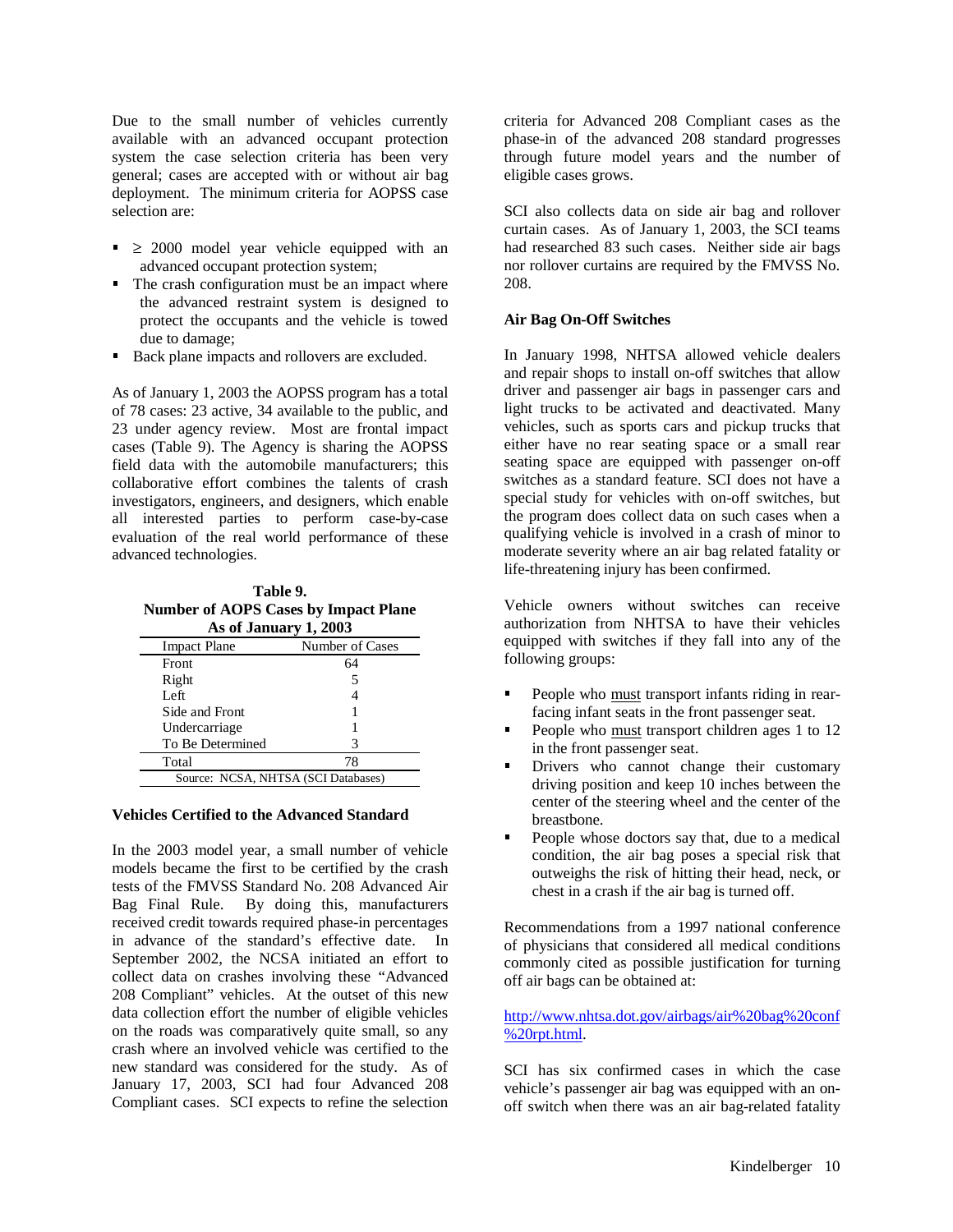or life-threatening injury. Figure 15 presents data for occupants injured in crashes with a passenger air bag on-off switch where the case occupant sustained either an air bag-related fatality or serious injury. As of January 1, 2003, none of these cases are available on the SCI Website, as they are either still being investigated or are under agency review. In each of the cases a pickup truck was the case vehicle. With



**Figure 15. Injury severity by total delta V for air bagrelated fatalities and serious injuries in SCI crashes involving on-off switches.**

the exception of one case in which a 10-month-old child was seated on the lap of the driver and fatally injured by the driver air bag, the cases involved children in the right front passenger seat who were either fatally or seriously injured by the passenger air bag. The case occupant was fatally injured in all but one of these cases. An original equipment manufacturer on-off switch that was in the "on" position (air bag activated) was present in five of the six cases. The type of switch that was used and the switch position, for the case vehicle in the other case is unknown because the case vehicle was not available for inspection.

A query of the NASS Crashworthiness Data System found no suitable comparison cases where a switch was in the "off" position in a frontal crash. SCI will continue to pursue NASS cases for the purpose of comparison.

# **CONCLUSIONS**

NHTSA and its partners, (manufacturers, insurance companies and other organizations) have committed a high volume of public education resources in an effort to prevent air bag related injuries and fatalities, especially to children. This effort appears to be having a positive effect on reducing air bag related fatality cases, particularly in children.

NHTSA's rulemaking changes beginning in March of 1997 also appear to have had a positive effect on reducing air bag-related fatalities, particularly in children.

NHTSA's SCI data collection efforts will target FMVSS No. 208 Advanced Air Bag compliant vehicles as they become part of the fleet. The first FMVSS No. 208 Advanced Air Bag compliant models became available in model year 2003.

## **DATA AVAILABILITY**

Since 2001, summary tables have been published quarterly on the NHTSA's Internet web site at the following web address:

http://www-nrd.nhtsa.dot.gov/departments/nrd-30/ncsa/SCI.html

The SCI online data access page is located at: http://wwwnass.nhtsa.dot.gov/BIN/logon.exe/airmislogon

within the NCSA website

http://www-nrd.nhtsa.dot.gov/departments/nrd-30/ncsa/.

The interface (Figure 16) is a data filter that offers users a wide array of choices when querying the SCI



**Figure 16. NHTSA World Wide Web Query Interface for SCI cases.**

database. For specific case access, the most efficient method of retrieval is to use the **SINGLE CASE SELECTION** by entering the Case Number (uppercase may be required) and clicking Get Case. For a wider selection of cases, the user can use the pull down filters under the **MULTIPLE CASE SELECTION BASED ON FILTER CRITERIA**